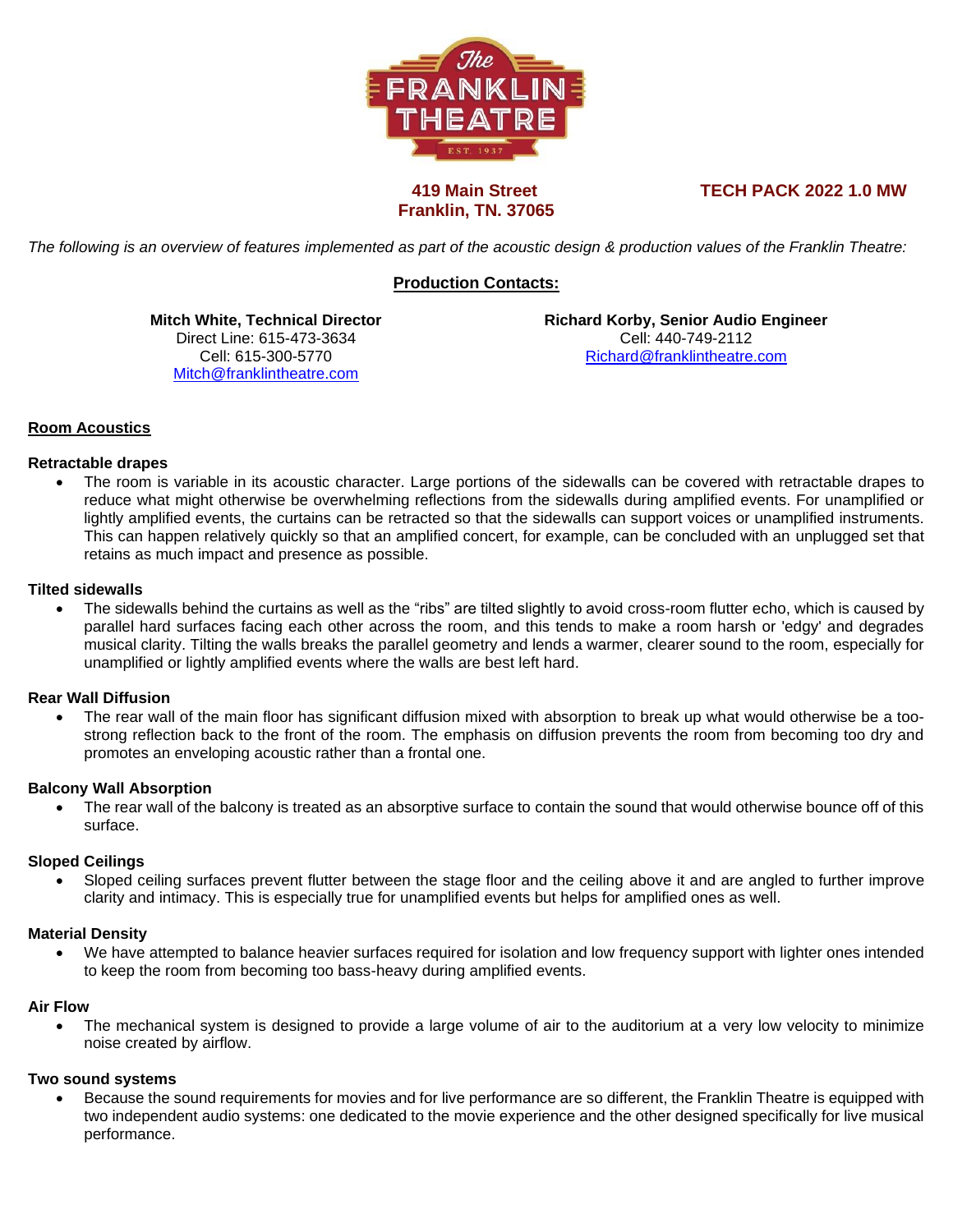#### **Theatre Dimensions**

- Proscenium Opening ........................................ 25'
- Proscenium Height ........................................... 16'3"
- Proscenium Apron ............................................ 25'
- Stage Depth...................................................... 23'1" • Stage Width ...................................................... 30' 2"
- 
- Stage Height ..................................................... 3'4"above house floor
- Wing Space ...................................................... none • Grid Height........................................................ 21' 10"
- Fly Rail.............................................................. none
- Balcony Rail Distance from plaster Line........... 67' 3/4"
- Box Boom Distance from Center Line .............. 19' 10 5/8"
- Stage floor is oak, with concrete dance floor.
- Grand Drape is Eggplant/Maize
- House light control is a ETC Paradigm located at the light board as near mix position

#### **Backstage**

#### **Load-In**

- Loading Door Opening is 7' high by 6' wide
- Loading entrance is in the back.
- Truck parking for 2
- Alley is 17 ft. wide at its narrowest areas
- Bus power connection on sight
- 200 amp, 3 phase disconnect will receive both cam locks and tails

#### **Green Room**

- Location 2<sup>nd</sup> floor
- Access Stairs or elevator
- Dressing Rooms
	- o Two round mirrors and one full length
	- o Garment steamer
	- o Washer/Dryer
	- o Private bathroom with a shower

# **Storage and Rehearsal**

Storage is very limited onstage. Due to the lack of onsite storage, no shipments shall be accepted without prior approval from the Technical Director. There is no on-site rehearsal space.

#### **House Curtain**

• Operates as a motorized traveler from both front of house and stage right

# **Soft goods Inventory**

- Main Drape (1)
- $\bullet$  Legs  $(6)$
- Borders (2)
- Panels (3)
- Cyclorama (1)
- Velour Panels Black (4)
- Velour Panels Eggplant (4)

#### **Electrics and Power**

- Electrics None
- Dimmers 800 amps
- Non-dimmed 200 amps
- Board Roadhog 3
- Ladders (4)
- Lights See attached lighting document
- Assorted cable, hardware, cue lights, music stand lights o (See microphone and equipment list)
- Lift Genie AWP-25s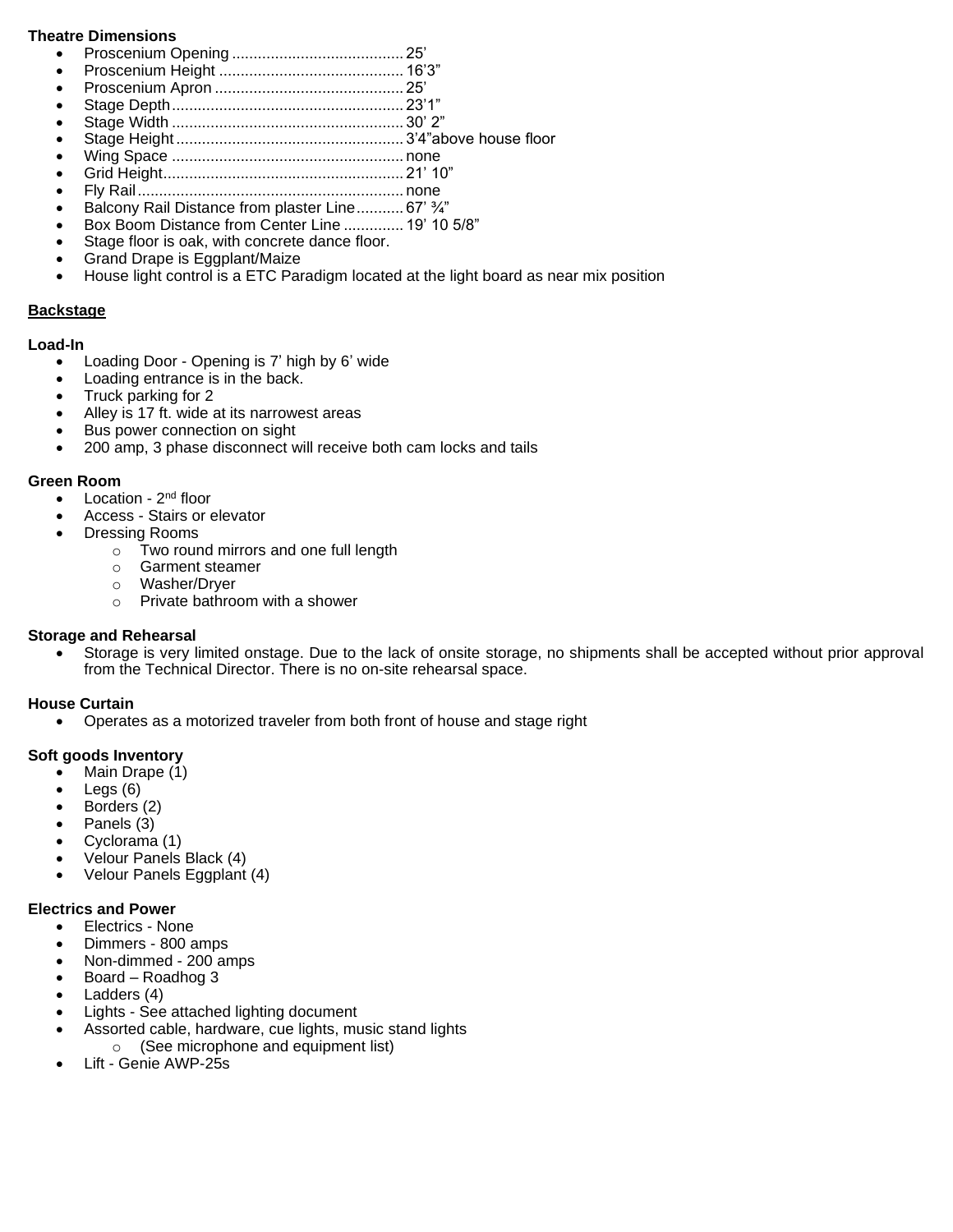# **Live Sound**

# **Front of House**

- Console Digico SD-12 (Brand new 2018)
- EQ Lake Processer
- Multi-effect Processor In PM5D
- CD Player/CD Recorder Tascam SS-CDR1

# **Monitor Console**

- Console PM5D
- EQ In PM5D
- Multi-effect Processor In PM5D

## **Microphone Package**

• (See microphone and equipment list attachment)

# **Amp Rack**

- Digital Signal Processor DSP Frame-BSS BLU-160 X 2
- L&R Cluster Amps Lab Gruppen PLM1000Q
- Monitor Amps Lab Gruppen PLM1000Q

# **Speakers/Wireless Packs**

- Mains (orchestra level Clair Brothers Audio i208 Line array 8 boxes a side
- Subs (orchestra level Clair Brothers Audio 2 X CS218
- Front Fills Clair Bros FF2-HP
- Monitors Clair Brothers Audio 10 X 12AM
- Drum Sub Clair Brothers Audio 1 X CS-18
- Microphone Package See attached spread sheet
- 2 Shure P9T transmitters and 2 Shure P9R recievers

# **Film Sound**

# **AMP Rack**

- Crossover
- Amps (LCR: Mids & Lows Lab Gruppen C48:4X, QSC CX-502
- Amps Highs Lab Gruppen C10:4x
- Amps (Surround QSC CX-502
- Amps (Subs Lab Gruppen PLM1000Q

#### **Speakers**

- LCR JBL 4722
- Surrounds JBL 8340A
- Subs Clair Brothers Audio CS218 X 2
- Communication located in Amp Rack

#### **Headsets**

- Clearcom single-channel belt packs (6)
- Clearcom single-muff headsets (6)
- Clearcom Flasher Indicator (2)

#### **Assisted Listening Device**

- Transmitter Listen Technologies Infrared Radiator (1)
- Receiver Listen Technologies LR-42 (16)

#### **Miscellaneous**

- 56-channel snake from stage to FOH
- Assorted mic cables,  $\frac{1}{4}$ " speaker cables, and 4 conductor EL4 speaker cables

# **Projection Booth Specifications**

- Barco DP2K-19B (1)
- Barco R9006311B1 (1)
- Sound Processer Onkyo Pro PR-SC88

#### **Projection Formats**

- Screen size 14'1'X 23'11'
- Side masking masking is variable 36' down to 15'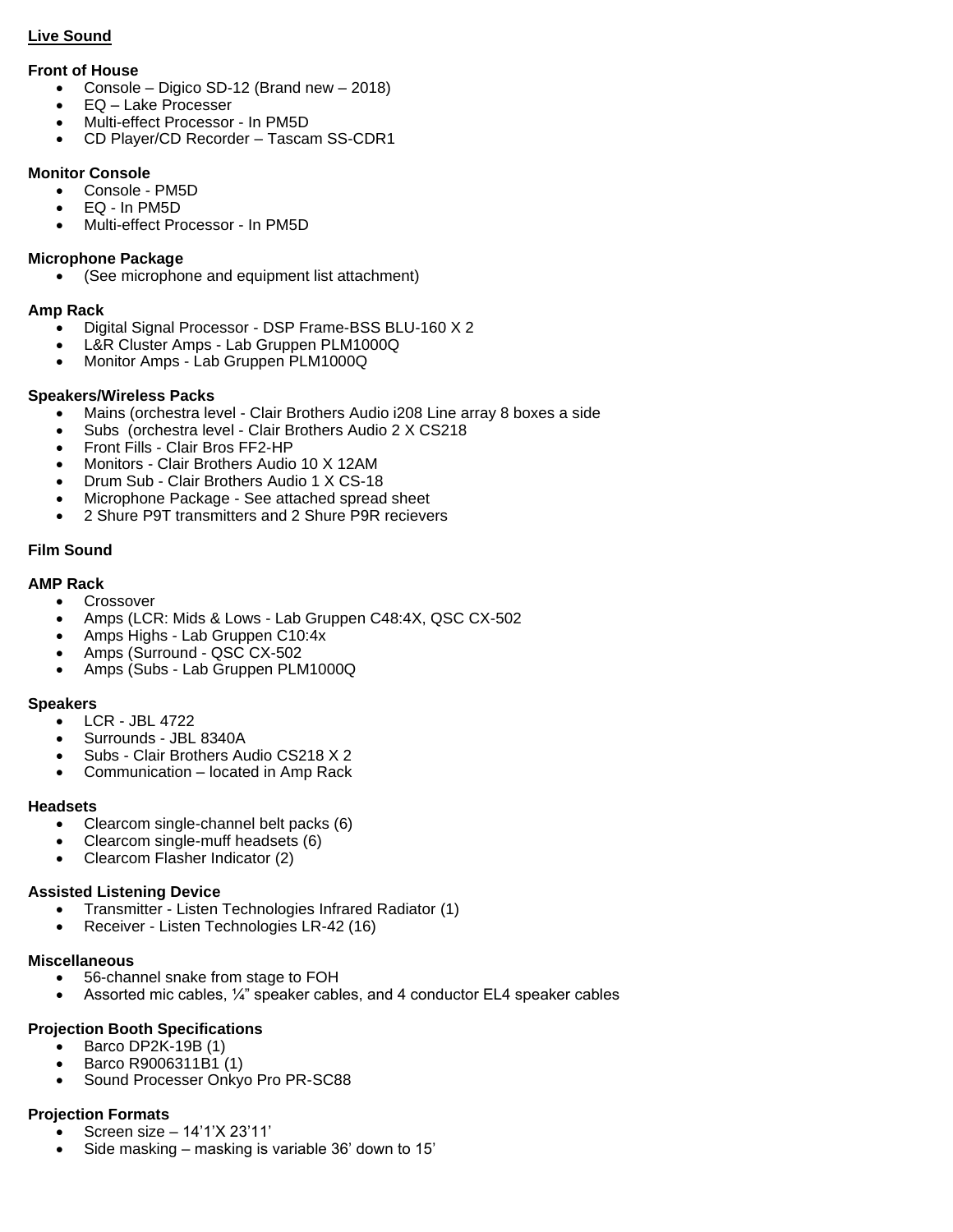| Franklin Theatre - Microphone Package |              |                    |                |
|---------------------------------------|--------------|--------------------|----------------|
| Item                                  | Manufactor   | Model              | #              |
| <b>Cables</b>                         |              |                    |                |
| 8 pair 50' Sub-Snake VLK37 Multi      | Radial       | Custom             | $\overline{2}$ |
| 12 pair 30' Sub-Snake VLK 37 Multi    | Radial       | Custom             | $\overline{2}$ |
| 12 pair Fanout 2' VLK37> MLXLR        | Radial       | Custom             | 4              |
| 50' Microphone Cables                 | Whirlwind    | <b>MKQ450</b>      | $\overline{4}$ |
| 25' Microphone Cables                 | Whirlwind    | <b>MKQ425</b>      | 32             |
| 10' Microphone Cables                 | Whirlwind    | <b>MKQ410</b>      | 22             |
| 1/4" Instrument Cable                 | Whirlwind    | Custom             | 15             |
| <b>Microphones</b>                    |              |                    |                |
| <b>Condenser Microphone</b>           | Shure        | Beta 91            | $\mathbf{1}$   |
| <b>Dynamic Microphone</b>             | Shure        | Beta 52            | $\overline{1}$ |
| Dynamic Microphone                    | AKG          | D112               | 1              |
| <b>Dynamic Microphone</b>             | EV           | <b>RE 20</b>       | $\overline{1}$ |
| Dynamic Microphone                    | Senn         | E609               | $\overline{2}$ |
| <b>Dynamic Microphone</b>             | Shure        | Beta 56            | $\overline{2}$ |
| Dynamic Microphone                    | Shure        | <b>Sm 57 LC</b>    | 8              |
| <b>Condenser Microphone</b>           | Shure        | Beta 98 d/s        | 6              |
| Dynamic Microphone                    | Senn         | 904 4 pack         | $\mathbf{1}$   |
| <b>Condenser Microphone</b>           | <b>Shure</b> | KSM9               | 6              |
| Dynamic Microphone                    | Shure        | Sm 58              | 6              |
| <b>Dynamic Microphone</b>             | Shure        | 55SH               | $\overline{1}$ |
| Condenser Microphone                  | AKG          | 414 ULS            | $\overline{2}$ |
| <b>Condenser Microphone</b>           | Shure        | <b>KSM141/SL</b>   | $\overline{2}$ |
| <b>Condenser Microphone</b>           | Shure        | <b>KSM 137</b>     | $\overline{2}$ |
| Lavalier/Wig Microphone               | Countryman   | WCB6T              | 3              |
| Earset Microphone                     | Countryman   | WCE6IT             | 1              |
| <b>Direct Boxes</b>                   |              |                    |                |
| Passive DI Boxes                      | Radial       | JDI                | 4              |
| <b>Active DI Boxes</b>                | Radial       | J48                | 6              |
| <b>Stereo Direct Box</b>              | Radial       | <b>JDI Duplex</b>  | $\overline{2}$ |
| Mic Stands                            |              |                    |                |
| Cast Based Stand                      | Altas        | <b>MS-12CE</b>     | 12             |
| <b>Tripod Boom Stand</b>              | K&M          | 256000B            | 8              |
| Small Tripod Boom Stand               | K&M          | 255                | 6              |
| <b>Boom Arms</b>                      | K&M          | 211/1              | 12             |
| Small Weight Base Stand               | Atlas        | DMS73              | 4              |
| <b>Other Gear</b>                     |              |                    |                |
| <b>Transformer Isolation Box</b>      | Radial       | Twin ISO           | 1              |
| <b>Work Box</b>                       | Olympic      | Custom             | $\overline{1}$ |
| Adapter TRS>XLR 6"                    | Custom       | Custom             | 8              |
| XLR turnaround M>M                    | Whirlwind    | Z390               | $6\phantom{1}$ |
| XLR Turnaround F>F                    | Whirlwind    | X389               | 6              |
| Q-Box Tester                          | Whirlwind    | REV <sub>2</sub>   | $\sqrt{2}$     |
| Cable Checker                         | Whirlwind    | SC48RJ             | $\mathbf{1}$   |
| Wireless                              |              |                    |                |
| <b>Wireless Receiver</b>              | Shure        | UR4D               | 1              |
| <b>Wireless Transmitter</b>           | Shure        | KSM9 and Sm58 Caps | $\overline{2}$ |
| <b>Wireless Receiver Transmitter</b>  | Shure        | <b>ULXS24/58</b>   | 4              |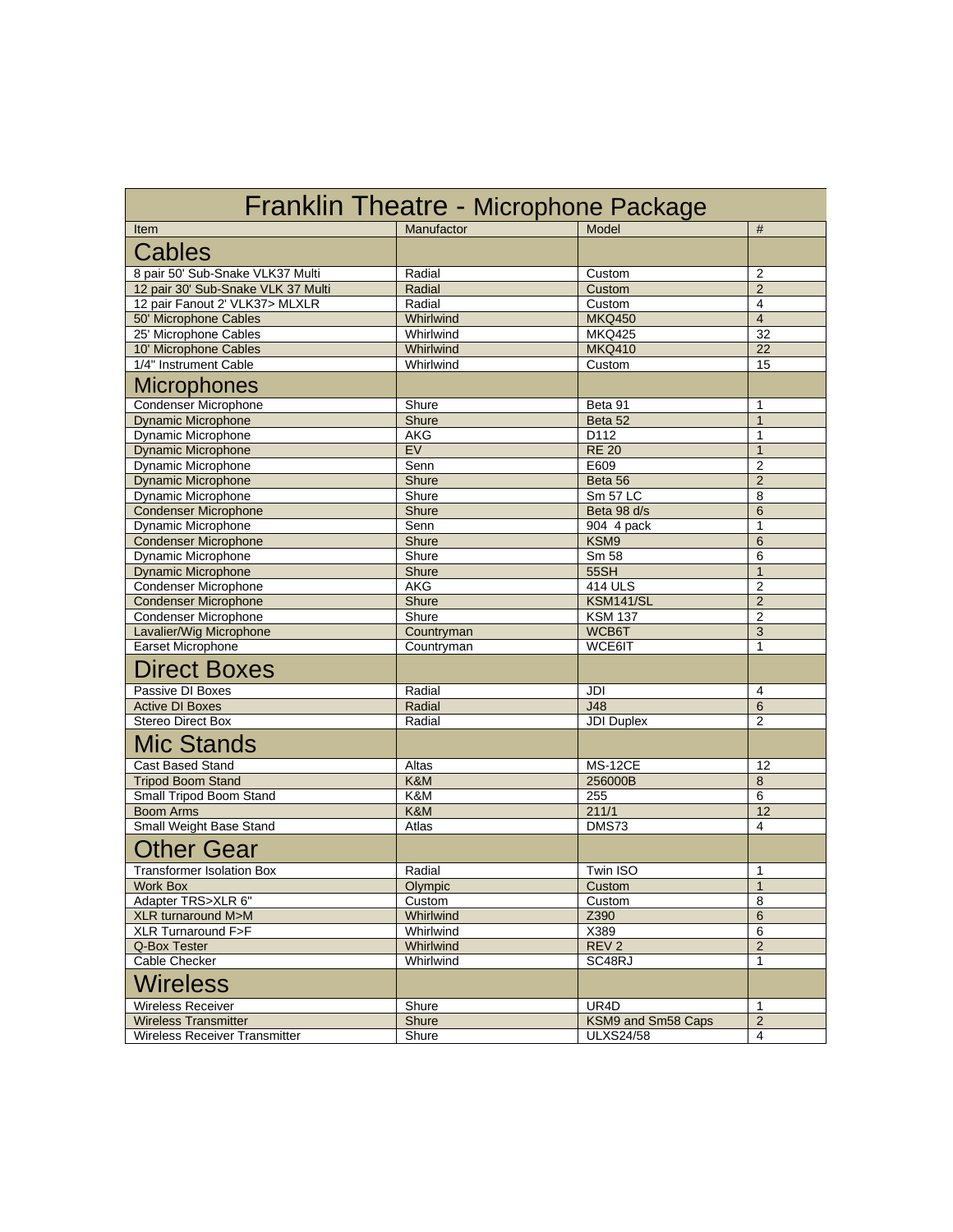| <b>Franklin Theatre Lighting</b>   |            |              |
|------------------------------------|------------|--------------|
| <b>Description</b>                 | <b>QTY</b> | Manufacturer |
|                                    |            |              |
| <b>Conventional Fixtures-FOH</b>   |            |              |
| 19 Deg Source Four                 |            | <b>ETC</b>   |
| 26 Deg Source Four                 |            | <b>ETC</b>   |
| 36 Deg Source Four                 |            | <b>ETC</b>   |
| 50 Deg Source Four                 |            | <b>ETC</b>   |
| S4 Par                             |            | <b>ETC</b>   |
|                                    |            |              |
| <b>Conventional Fixtures-Stage</b> |            |              |
| 26 Deg Source Four                 |            | <b>ETC</b>   |
| 36 Deg Source Four                 |            | <b>ETC</b>   |
| 50 Deg Source Four                 |            | <b>ETC</b>   |
| S4 Par                             |            | <b>ETC</b>   |
|                                    |            |              |
| <b>LED Fixtures</b>                |            |              |
| Selador                            | 36         | <b>ETC</b>   |
| <b>LED Fresnel Fixture</b>         |            | Reveal       |
|                                    |            |              |
| <b>Intelligent Fixtures</b>        |            |              |
| <b>VL 1000 TI</b>                  |            | Varilite     |
| Design Spot 300 Pro                |            | Elation      |
| Dartz Compact Beam                 |            | Elation      |
| Rouge II Wash                      |            | Chauvet      |